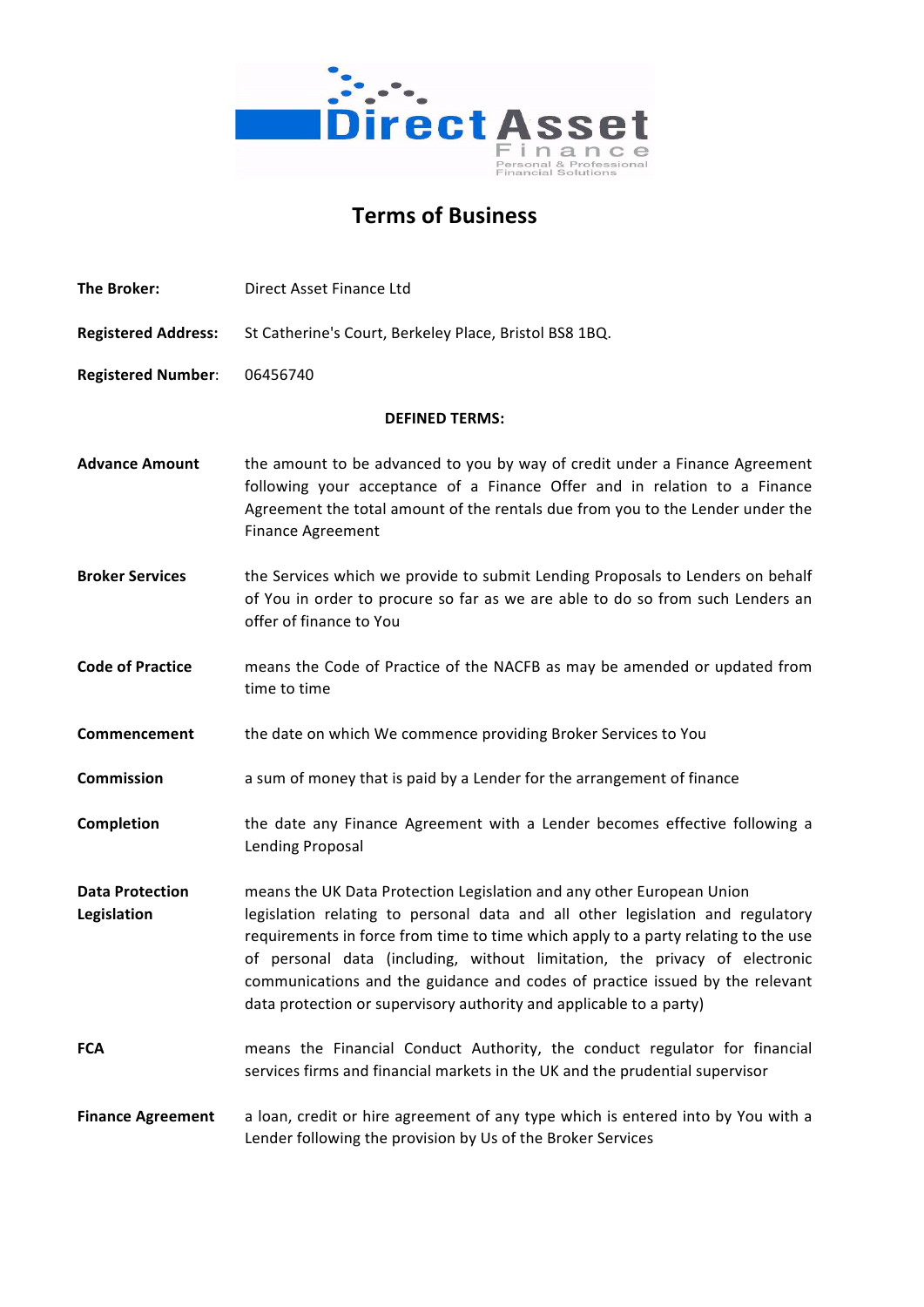

- **Finance Amount** the sum of any amounts payable by a Lender to You following the issue of a Finance Offer by that lender which has been accepted by You
- **Finance Offer** a written offer setting out proposed terms of finance issued by any Lender whether such offer is conditional or unconditional or any replacement thereof
- **Financial Product** Is an instrument in which a person can either: make a financial commitment; borrow money; or save money
- **Financial Services** the register helps consumers to confirm the authenticity and contact **Register** details to regulated financial services firms
- **Funding Structure** the mix of debt and equity that a company uses to finance its operations
- **Lender, Lenders** any lender to whom the Lending Proposal is presented
- **Lending Proposal** the proposal prepared by Us setting out the requirements recorded in Our suitability letter
- **Loan Amount** The sum of any amounts payable by a Lender to You following the issue of a Finance Offer by that lender which has been accepted by You
- **ML Regulations** means the Money Laundering, Terrorist Financing and Transfer of Funds (Information on the Payer) Regulations 2017 as may be updated or amended from time to time and any other relevant Directives, legislation, or regulations which may be in place from time to time to prevent financial crime including the Bribery Act 2010
- **NACFB** National Association of Commercial Finance Brokers
- **Privacy Notice advises on how We process Your Personal Data, you can check our Notice by** visiting our website https://directassetfinance.com/compliance/privacy-policy/
- **Suitability Letter** a report outlining a Brokers recommendation as to which provider they feel is most suitable, responsibilities, postponement, implementation plans and next steps.
- **The Ombudsman** The Financial Ombudsman Service, Exchange Tower, London, E14 9SR
- **The Regulated the Financial Services and Markets Act 2000(Regulated Activities) Order 2001 Activities Order**
- **UK Data Protection** means all applicable data protection and privacy legislation in force from time to time in the UK including the General Data Protection Regulation (EU) 2016/679;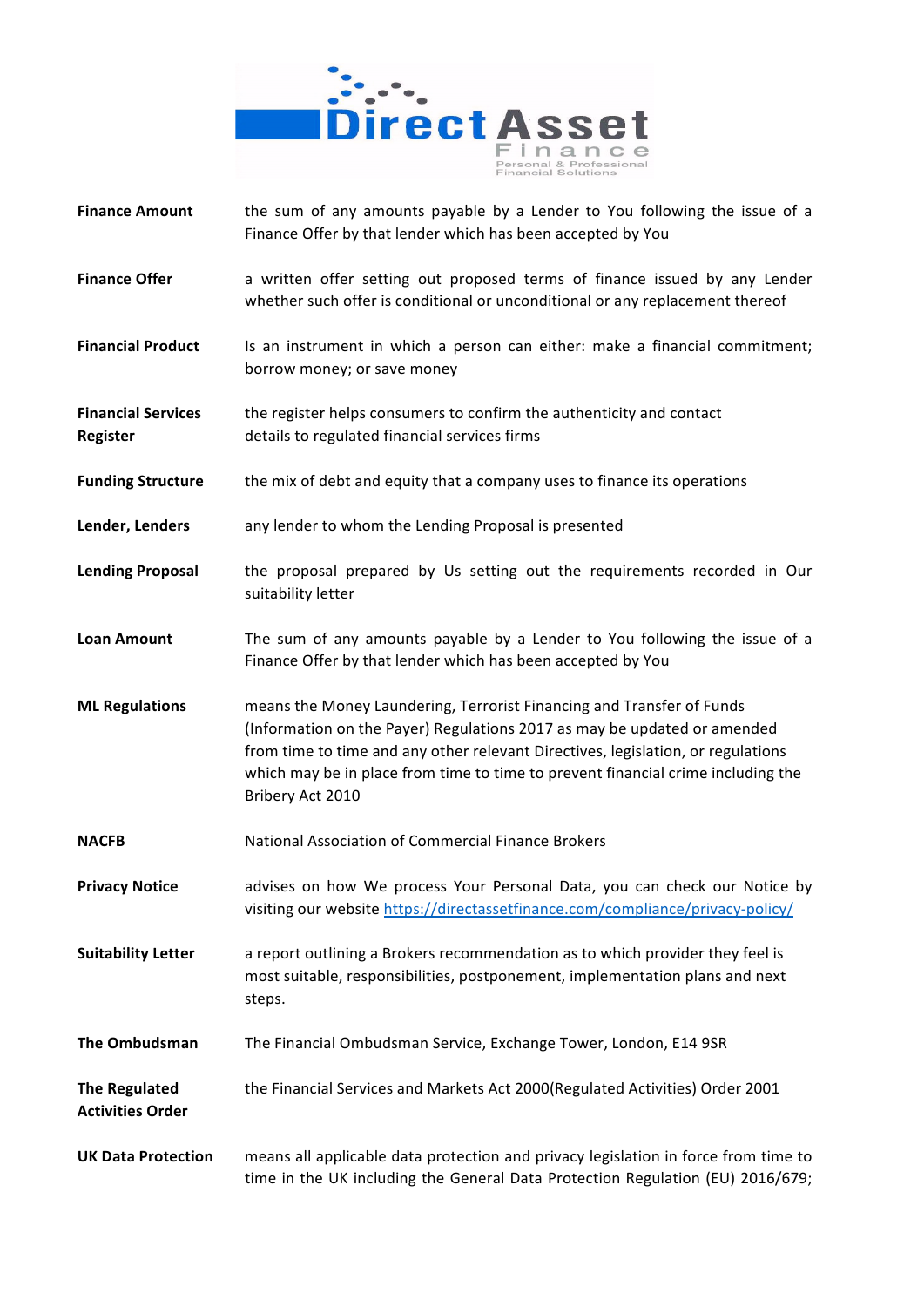

the Data Protection Act 2018; the Privacy and Electronic Communications Directive (2002/58/EC) (as updated by Directive 2009/136/EC) and the Privacy and Electronic Communications Regulations 2003 (SI 2003/2426) as amended)

- **Unsecured Lending** a loan that is issued and supported only by the borrower's creditworthiness, rather than by any type of collateral
- **You, your;** the Client as referred to above
- **We, Our, us** the Broker as referred to above

# **1.0 Appointment of Broker**

**1.1** This document sets out how we will deal with You in the provision of Credit Broking, as Direct Asset Finance act as a Credit Broker and not a Lender.

## **2.0 Standards Statement**

- **2.1** Direct Asset Finance Ltd is Authorised and Regulated by the Financial Conduct Authority (FRN:679663). The Financial Conduct Authority (FCA) regulates financial services in the UK and You can check Our authorisation and permitted activities on the Financial Services Register by visiting the FCA's website. https://register.fca.org.uk/
- **2.2** Direct Asset Finance Ltd is a member of the National Association of Commercial Finance Brokers (NACFB). We adopt a strict Code of Practice and Minimum Standards set by the Association. You can check our membership status by contacting the NACFB on the below link. https://www.nacfb.org/

# **3.0 Client Acknowledgement**

**3.1** You acknowledge that:

We are an independent broker and source Lending Proposals from a panel of lenders whose details will be supplied upon request. In this role, We are doing no more than effecting an introduction between You and the Lender(s) to enable You to choose a Finance Product which, in your sole opinion, is suitable for You. We are not Your agent or otherwise acting on Your behalf, and there is no duty upon Us to provide you with impartial advice, information or recommendation**.**

- **3.2** You have read the brokers terms of business set out below.
- **3.3** You are aware that we do not charge you a fee for our services, however we may receive commission from a Lender for the arrangement of your finance and you have no objections to Us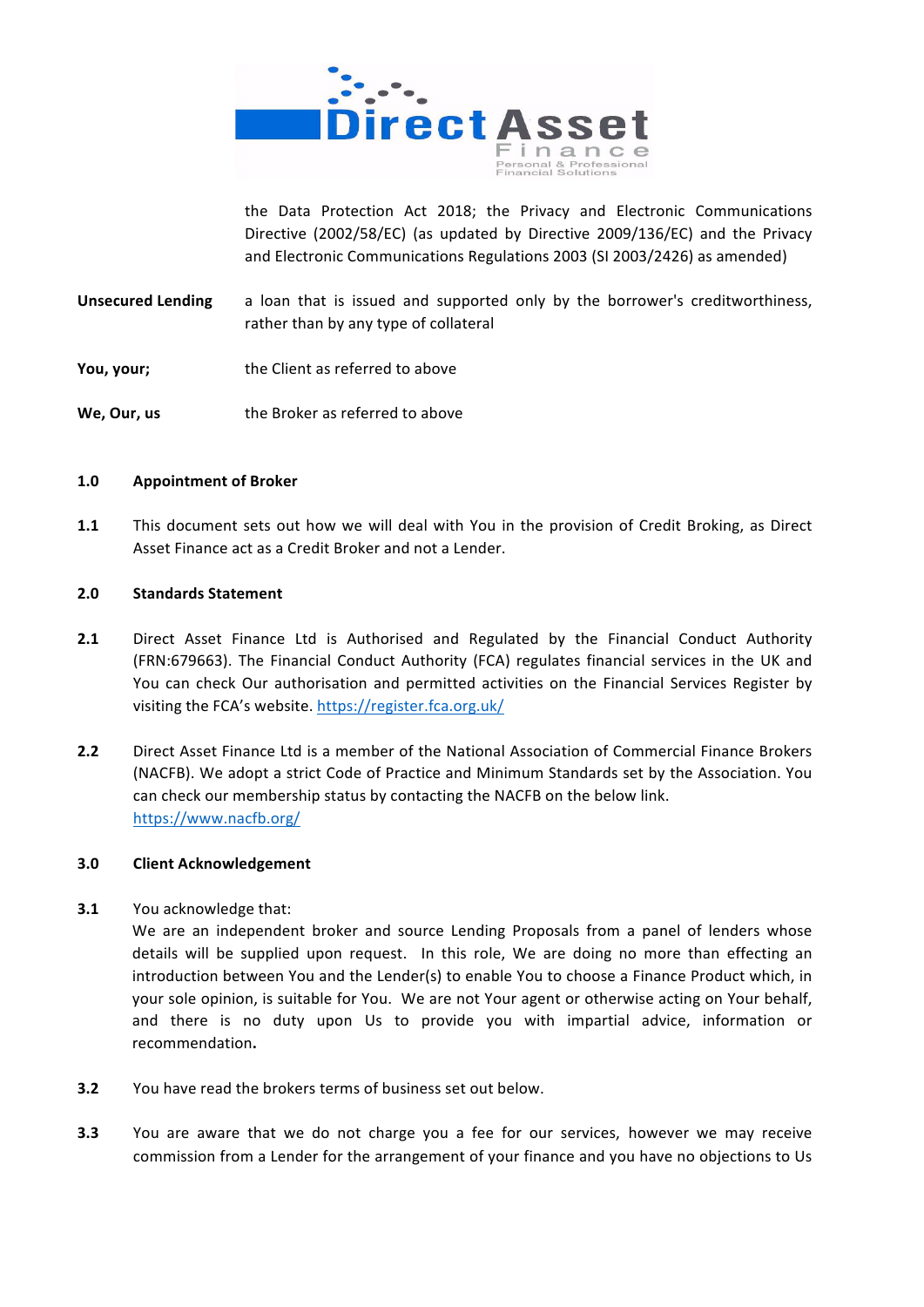

receiving this amount.; for the avoidance of doubt these sums are subject to the terms of Our arrangements with the Lender who pays that Commission.

**3.4** You are aware that we are required to disclose the nature of these Commission arrangements in Our communications, as well as when making a recommendation to You. The existence and nature of Commission arrangements which varies depending on the Lender, product or other permissible factors will be included in Our Suitability Letter issued to You, prior to you having to make any final commitment.

# **4.0 Your duty to Us**

- **4.1** The Client agrees to act with utmost good faith in the provision of information to the Broker. The duty is continuous and applies to all the information the Client provides, whether the Broker has asked for it or whether the Client has provided it voluntarily. The Client agrees not to withhold information from the Broker.
- **4.2** The Client agrees to take all reasonable steps and use all reasonable endeavours to comply with and satisfy any condition imposed by the Lender who has made a Finance Offer that accords with the requirements set out in the quotation letter.
- **4.3** The Client agrees to notify the Broker if at any time, they intend to appoint an additional or alternate broker or intermediary to obtain an offer of finance for them whereupon the Broker will be entitled to terminate these terms forthwith.

#### **5.0 Introductory Commission**

- **5.1** The Lender may pay the Broker an introductory commission in respect of the funding set out in the Finance Offer. Commission paid to the Broker may vary in amount depending on the Lender or product.
- **5.2** The Client having acknowledged the matters set out under the Client Acknowledgment consents to the Broker receiving and retaining any commission paid.

# **6.0 NACFB Code of Practice/Complaints**

- **6.1** The Broker agrees to act on behalf of the Client in accordance with the terms of the Code of Practice of the National Association of Commercial Finance Brokers (NACFB) as amended (the Code) and a copy of the Code is available on request from the Association or on the NACFB website. www.nacfb.org
- **6.2** The Broker will investigate and deal with any complaints raised by the Client concerning the services provided under these terms, promptly and reasonably but if the Broker is unable to resolve any complaint to the Client's satisfaction the Code of Practice stipulates the procedures available to the Client including NACFB Mediation.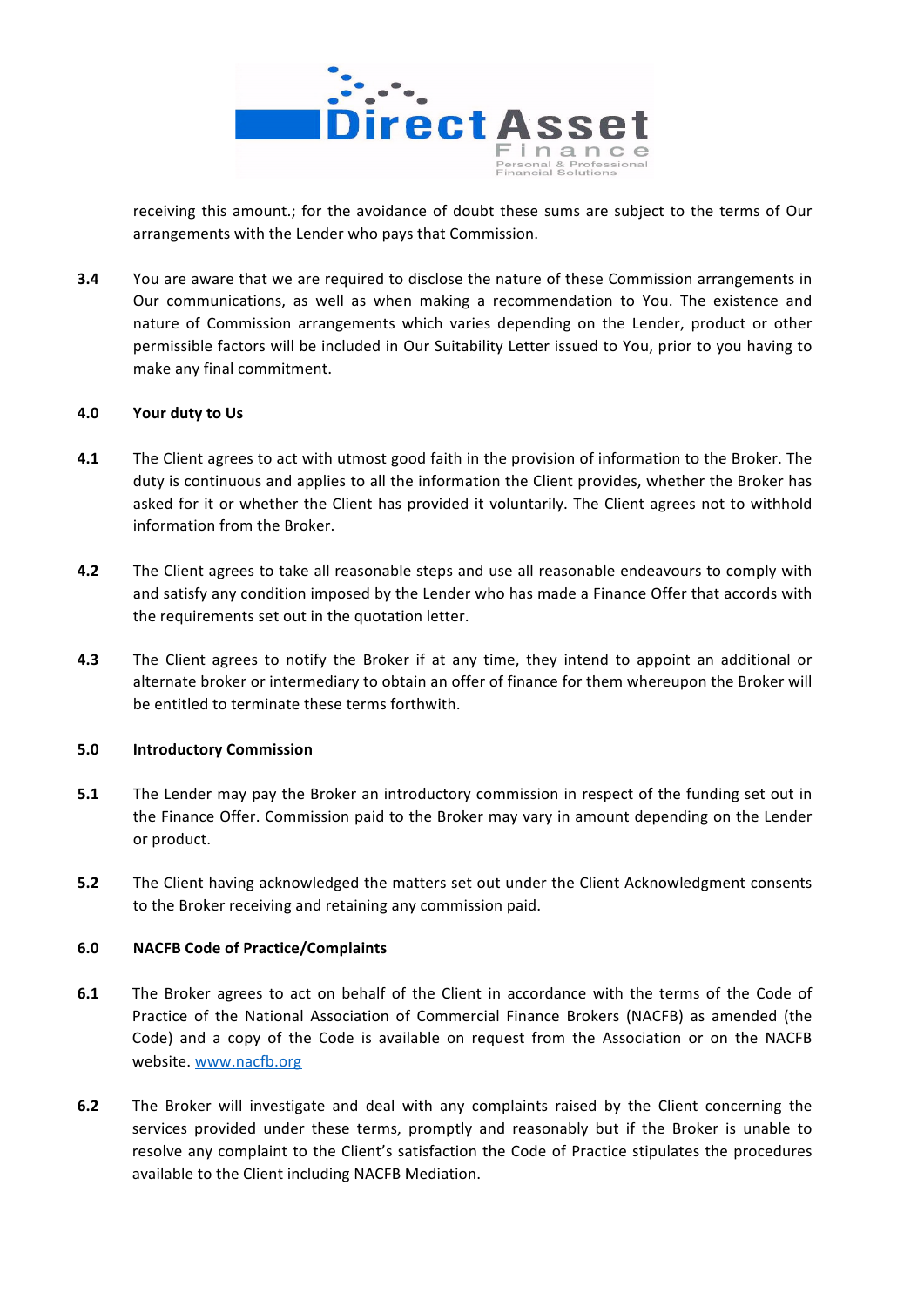

**6.3** If a Client is unhappy with the Broker's response to their complaint, and the complainant falls within the regulated activities, they may be able to complain to the Financial Ombudsman Service at: 

> Address: Financial Ombudsman Service, Exchange Tower, London, E14 9SR. **Contact:** 0800 0234567, 0300 1239123. **Website:** www.financial-ombudsman.org.uk

**6.4** The Ombudsman will be able to confirm whether he can look at the complaint. If the Client is entitled to make a complaint to the Ombudsman, then they are not bound to follow any alternative procedure and can make their complaint to the Ombudsman within the timescales set down by the rules applicable to that scheme, details of which will be provided to the Client by us on request.

# **7.0 Data Protection and Privacy Notice**

- **7.1** A Privacy Notice has been issued separately from the Terms of Business. Being transparent and providing accessible information to individuals about how We will use Your personal data is a key element of the EU General Data Protection Regulation (GDPR)
- **7.2** This Privacy Notice details; lawful bases for processing data, who We are, how We use the information about You, marketing consent, what information is collected, why the personal data is required, Our data retention periods and individuals' rights to personal data. More detailed information can be obtained on request.
- **8.0** You must be confident You understand how your data will be processed. If you require further clarification, please contact us before giving your consent.
- **8.1** If you have not seen our Privacy Notice. Contact us or visit our website before committing to any finance. https://directassetfinance.com/compliance/privacy-policy/

# **9.0 Money Laundering**

- **9.1** The Client agrees to provide the Broker with any documents it and/or a Lender requires in order to comply with the requirements of the ML Regulations including any identity documents.
- **9.2** The Client agrees to comply with any other financial crime requirements that the Broker or the Lender or any relevant authority or regulator may require from time to time.

# **10.0 Assignments and third-party rights**

**10.1** The Terms of Business is personal to the client and a person who is not a party to this, may not enforce any of its terms under the Contracts (Rights of Third Parties) Act 1999.